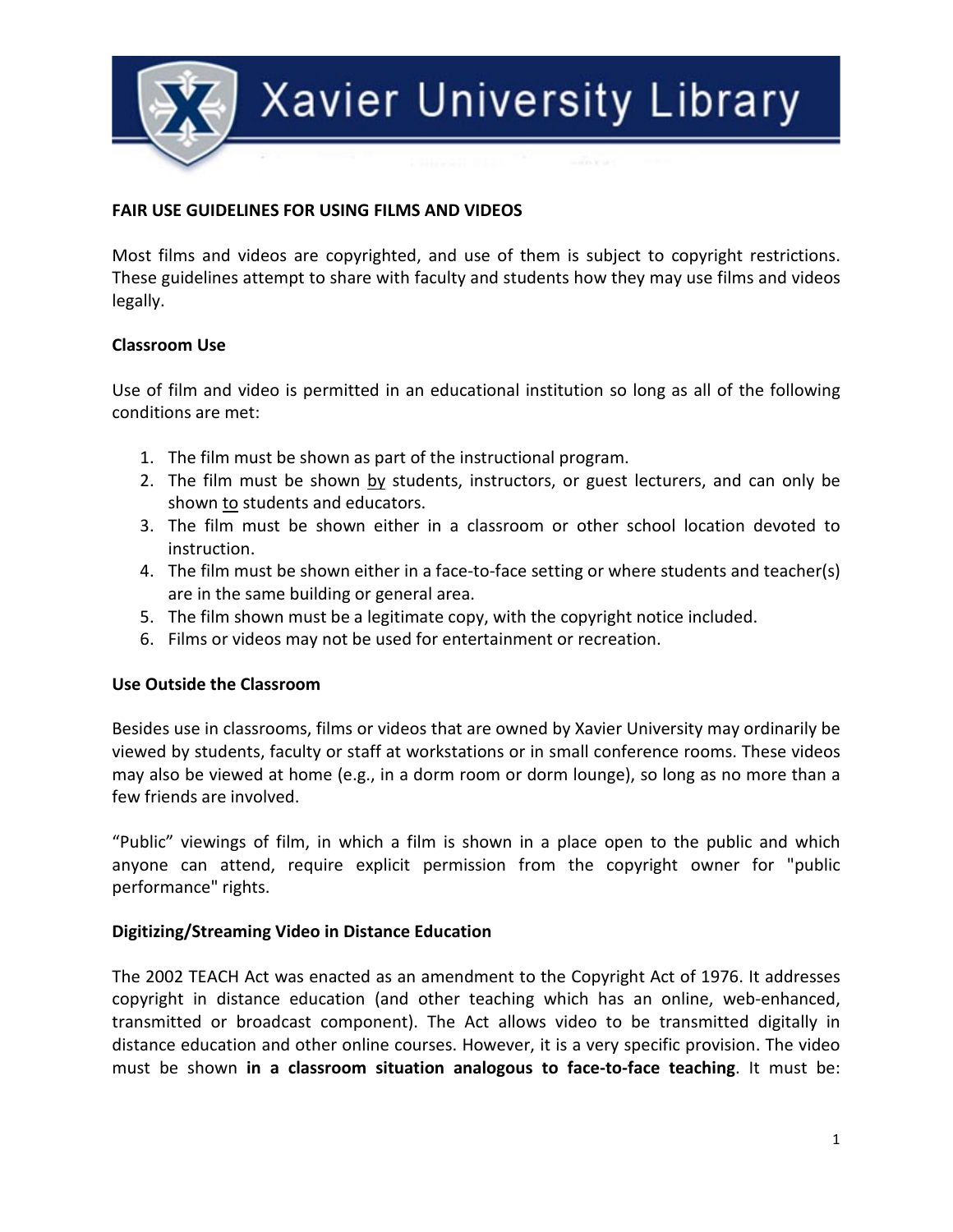- An integral part of a single, typical "class session;"
- Part of systematic mediated instructional activity;
- At the direction of or under the actual supervision of the instructor.

Whenever considering using digitized video for distance education, faculty should make sure the following conditions apply:

- For dramatic works such as feature films, instructors should use only a reasonable portion of the work (up to 20%); streaming a full-length feature film is not likely to be considered "fair use."
- For non-dramatic musical works (such as simple, unadorned playing or singing of songs) and non-dramatic literary works (such as poetry readings, or readings from novels), the entire work may be used.
- Instructors should ensure the work was lawfully made or acquired.
- Access to the film must be limited to students who are formally enrolled in the course.
- Instructors must let students know if certain works are copyright protected and should warn students against copying/disseminating them.
- Instructors should "turn off" student access to the film at the end of the relevant lesson/lecture, or at the end of the semester.
- It is not advisable to copy or rip DVDs and distribute them to students in many cases this would be a violation of the 1998 Digital Millennium Copyright Act, and can lead to hefty penalties. Instructors should use streaming technology for the broadcasting of video and audio content to protect against students further copying and disseminating the film.
- When deciding whether to digitize an analog recording such as a VHS tape, first ask the library if a digital version is available for purchase.

# **Digitizing/Streaming Video Outside the Classroom**

The TEACH Act specifically does NOT cover materials an instructor may want students to watch on their own time outside of class. Copyright law's "fair use" provisions are unclear about whether or not it is a "fair use" to digitize and/or stream video content outside the classroom for a traditional college course. Practices vary from institution to institution.

# **Videos on E-Reserves**

The library can place DVDs and analog videotapes on reserve, on the assumption that use of these materials constitutes a logical and necessary extension of classroom teaching. Video materials deposited on reserve for a class will be returned to the faculty at the end of the semester in which they are used.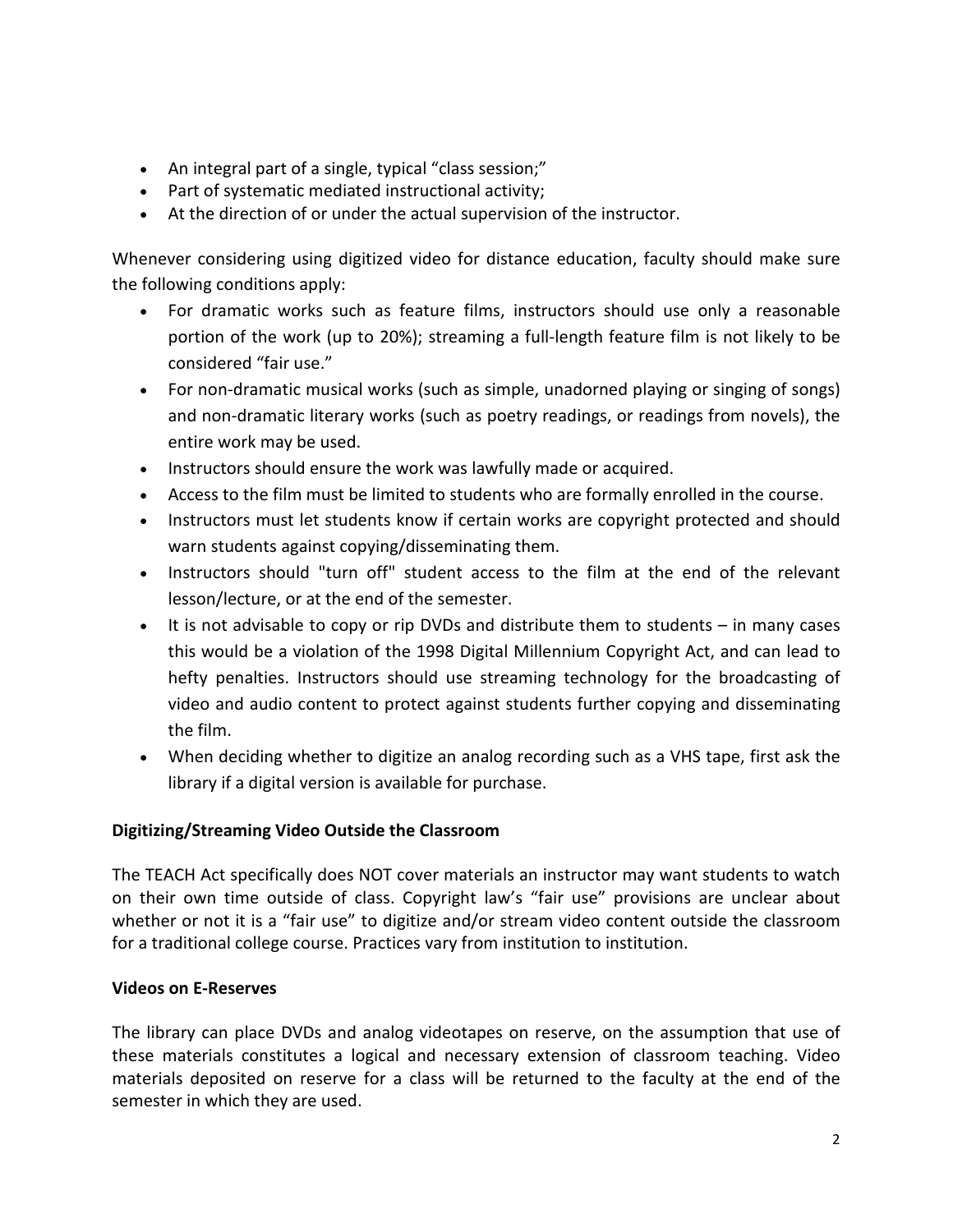At Xavier, given limited bandwidth and server capacity, it is currently impractical to stream digital video on our e-reserves (and, as noted above, it is also unclear whether such uses would be defensible as "fair use").

# **Copying Films/Videos**

Generally, copying films or videos without the copyright owner's permission is illegal. An exception is made for libraries to replace a work that is lost or damaged if another copy cannot be obtained at a fair price. Another exception was granted by the 2002 TEACH Act, permitting universities to copy digital works and digitize analog works in order to make authorized displays and performances so long as: 1) Such copies are retained only by the institution and used only for the activities noted above; and 2) In digitizing analog works, there must be no digital version of the work already available for purchase/copying.

# **Embedding/Linking to Online Video**

Linking to video that is already available online – such as embedding a YouTube video or OhioLINK video in your Canvas course or other web site – apparently often does not qualify as a copyright violation.

An embedded YouTube video is just a link; no copy of the video is being stored on your server. A 2007 legal precedent in the Ninth Circuit Court of Appeals seems to provide good support that this kind of embedding does not expose you to liability for direct infringement.

However, you should still use caution and common sense. If you link to a video that you *know* is infringing, or that any reasonable person would have known is infringing, and if your link materially contributes to the infringement, then you could be liable for contributory infringement -- a kind of "aiding and abetting" liability.

# **Filmmaking**

If a student is embarking on a project to make a film (whether it be a filmed interview, a documentary, a fictional feature film, etc.), there are complicated guidelines with respect to copyright and clearances. The need for obtaining clearances and rights varies depending on the kind of film that is made (commercial versus educational, for example), the use(s) to which the film will be put, and the various people and things that appear in the film.

Some basic tenets for filmmakers to keep in mind:

• While there are many exceptions, generally you must have permission to use what belongs to another person or entity, including their likeness, their personal property and their intellectual property. If you fail to obtain all the necessary clearances, rights and permissions, your project will be limited to "classroom" screenings only.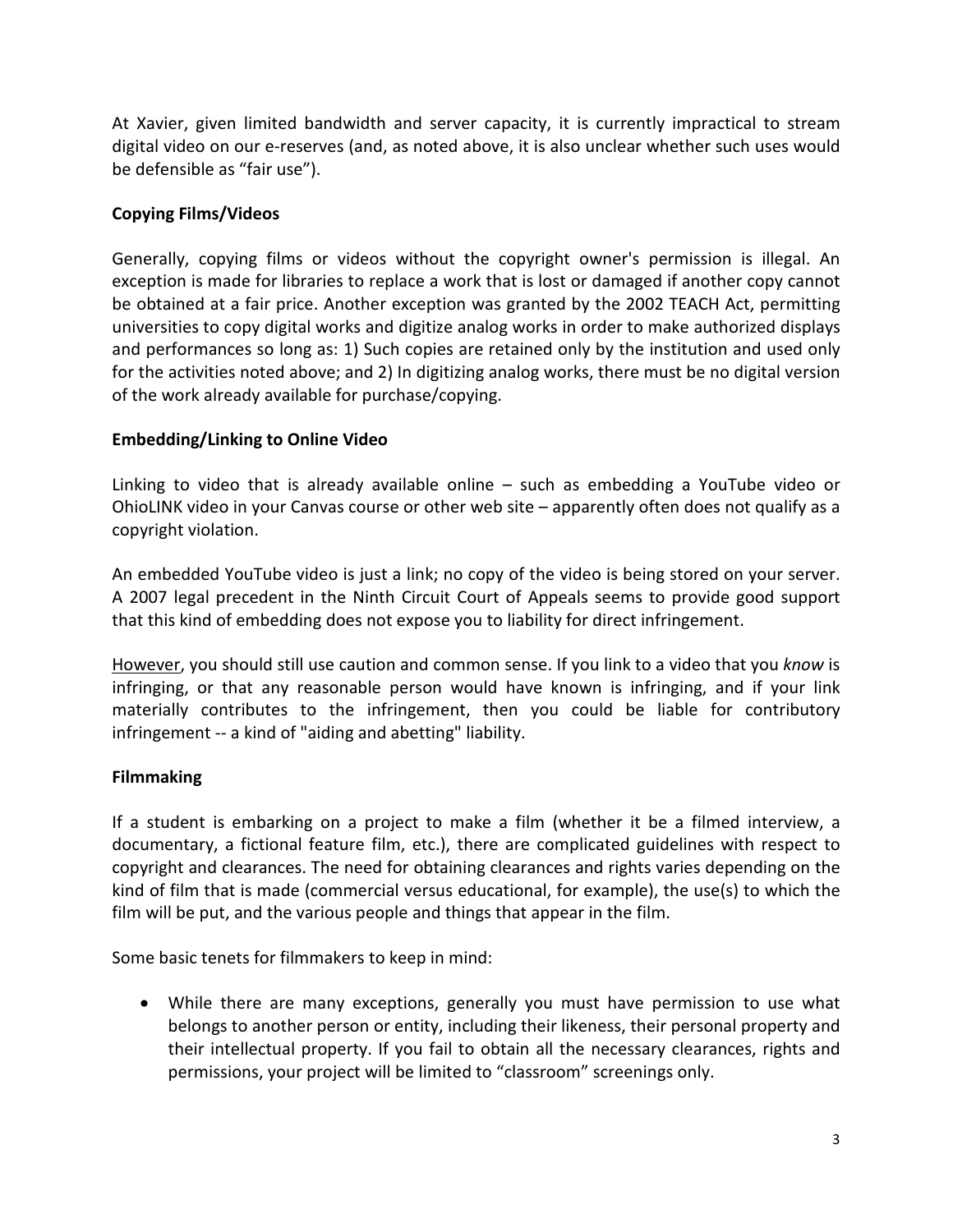- You need people's written permission to use their likeness in your film, if they are recognizable. If shooting in a public place, such as in a crowd scene that doesn't focus on anyone for more than a second or two, you do not need their permission.
- When choosing a location, remember that generally you are allowed to film in any location visible to the general public, so long as you do not defame or disparage it, though you may need to acquire a Filming Permit from the city. Some restrictions may apply, but generally you can film on a city sidewalk or in a public park. However, if you go into any place of business or privately-owned location, you will need a Location Release.
- You are allowed to have copyrighted content (such as logos, brand names, and trademarks) in your film if this content appears incidentally. For example, if you are filming on the street and the McDonald's arches can be seen in the background, you generally don't need permission. Or, if you are interviewing someone and happen to record music or television noise in the background, this is also generally considered permissible.

Please contact us for more information if you have a specific film project in mind.

# **Films Used in Multimedia Presentations**

Educators and students can use portions of copyrighted content in their multimedia presentations (such as a PowerPoint presentation), under certain restrictions. According to the "Fair Use Guidelines for Educational Multimedia," up to 10% or 3 minutes, whichever is less, of a film or "motion media work" may be reproduced as part of an educational multimedia project. For more information about these Multimedia Guidelines, go to: <http://www.ccumc.org/copyright-matters/fair-use-guideline>

# **Videos Thought to Be in the Public Domain**

The sites listed below contain movies commonly thought to be in the public domain, and works their owners are willing to let be distributed. "Public Domain" refers to the body of creative works and knowledge in which no person, government or organization has any proprietary interest such as a copyright. There is some risk, however, because of the difficulty of identifying works that truly do not have any proprietary interests.

- [Festival Films](http://www.fesfilms.com/masters.html)
- [Desert Island Films](http://www.desertislandfilms.com/)
- [Reel Media International](http://www.reelmediainternational.com/)
- [BuyOut Footage](http://www.buyoutfootage.com/)
- [OpenFlix](http://www.openflix.com/)
- [Internet Archive Moving Images Collection](http://www.archive.org/details/movies)
- [National Aeronautics and Space Administration](http://www.nasa.gov/multimedia/videogallery/)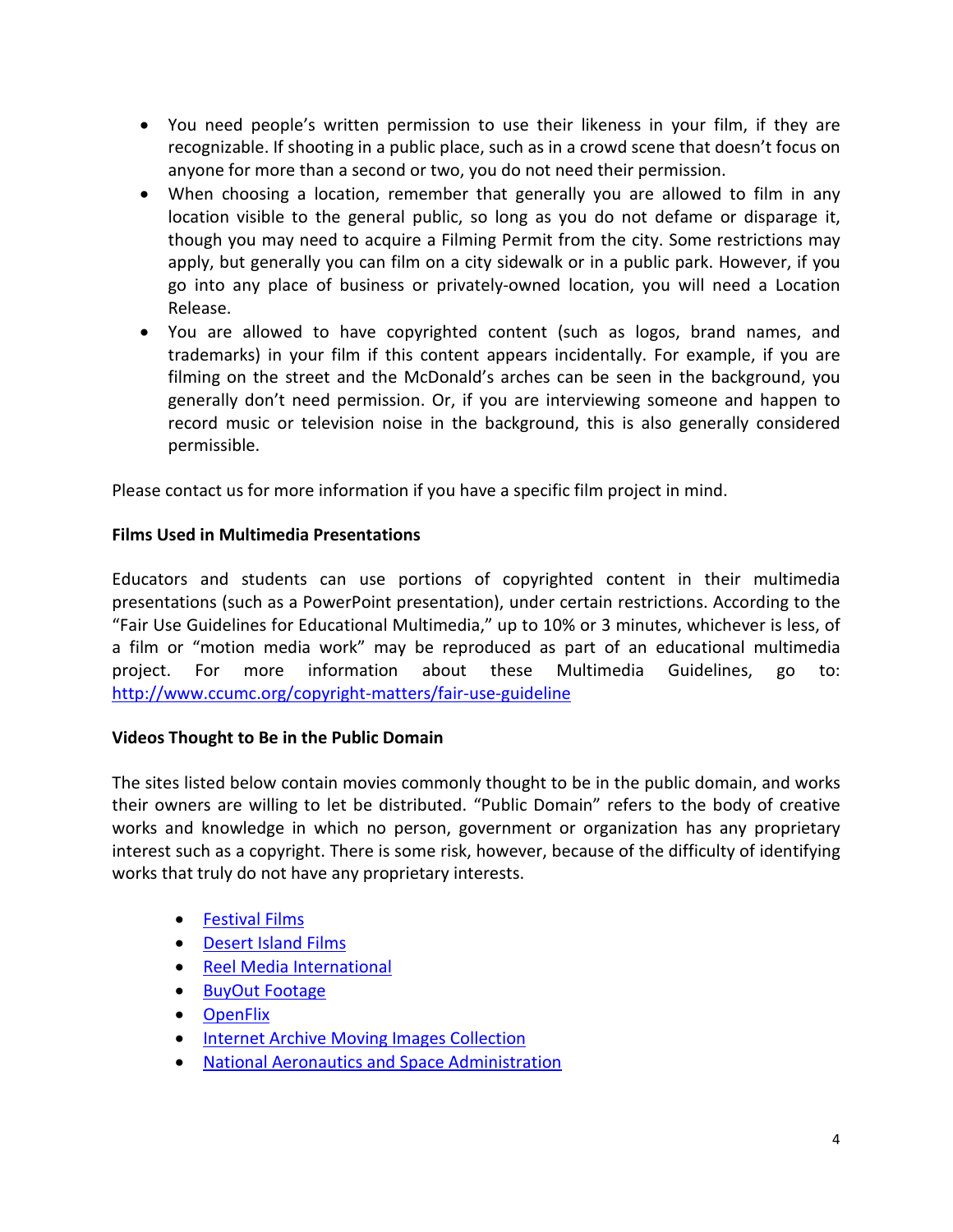#### **Frequently Asked Questions**

#### **May I purchase or rent a film, and use it in my class?**

Yes. Use of such recordings is considered "fair use" in a face-to-face teaching situation, assuming the abovementioned conditions for "classroom use" are met

#### **Is it permissible to make a copy of a rental video in order to use it again later?**

No. That would infringe on the rights licensed to the rental agency.

#### **May I use an auditorium or other large space to show a video labeled "Home Use Only?"**

Yes, so long as the performance is not open to the public and is for an instructional purpose within the structure of the course.

#### **May I record a copyrighted television program in its entirety, and show it to my class?**

Yes, with restrictions. Congress has created a special exception about this practice, for nonprofit educational institutions. Off-air recordings may be used by individual teachers in the course of relevant teaching activities, and repeated once only when instructional reinforcement is necessary, in classrooms and similar places devoted to instruction, during the first ten school days after the program was recorded. The recording must contain a notice of copyright. It may not be retained longer than 45 days.

#### **Can students make copies of videos a professor has placed on library reserve?**

Copying an entire video would be infringement. When placing the video on reserve it is intended that the student either view it in the library or take it home for viewing.

#### **Can a university-owned video be copied for reserves?**

It's not likely that this copying would qualify as "fair use." Generally, permission for the copying should be obtained from the copyright owner.

# **May I make a copy of my videos for safekeeping?**

No. This practice with audio and videotapes is a violation of the copyright law. Many people believe that it is permissible to make a backup copy of a videotape or audiotape, especially where the tape will be used frequently, so that if it is damaged, destroyed, or lost, the backup will be available to take its place. But this is not the case.

#### **For More Information**

For answers to specific questions, please contact Xavier's Director for Library & Information Management, who serves as the university's Copyright Officer:

- Anne Davies, Head, Resource Sharing, davies@xavier.edu
- Patty Greco, Acquisitions Librarian, greco@xavier.edu
- Tina Meagher, Manager of Media Services, meagher@xavier.edu
- Laura Calhoun, Paralegal, President's Office, calhounl@xavier.edu